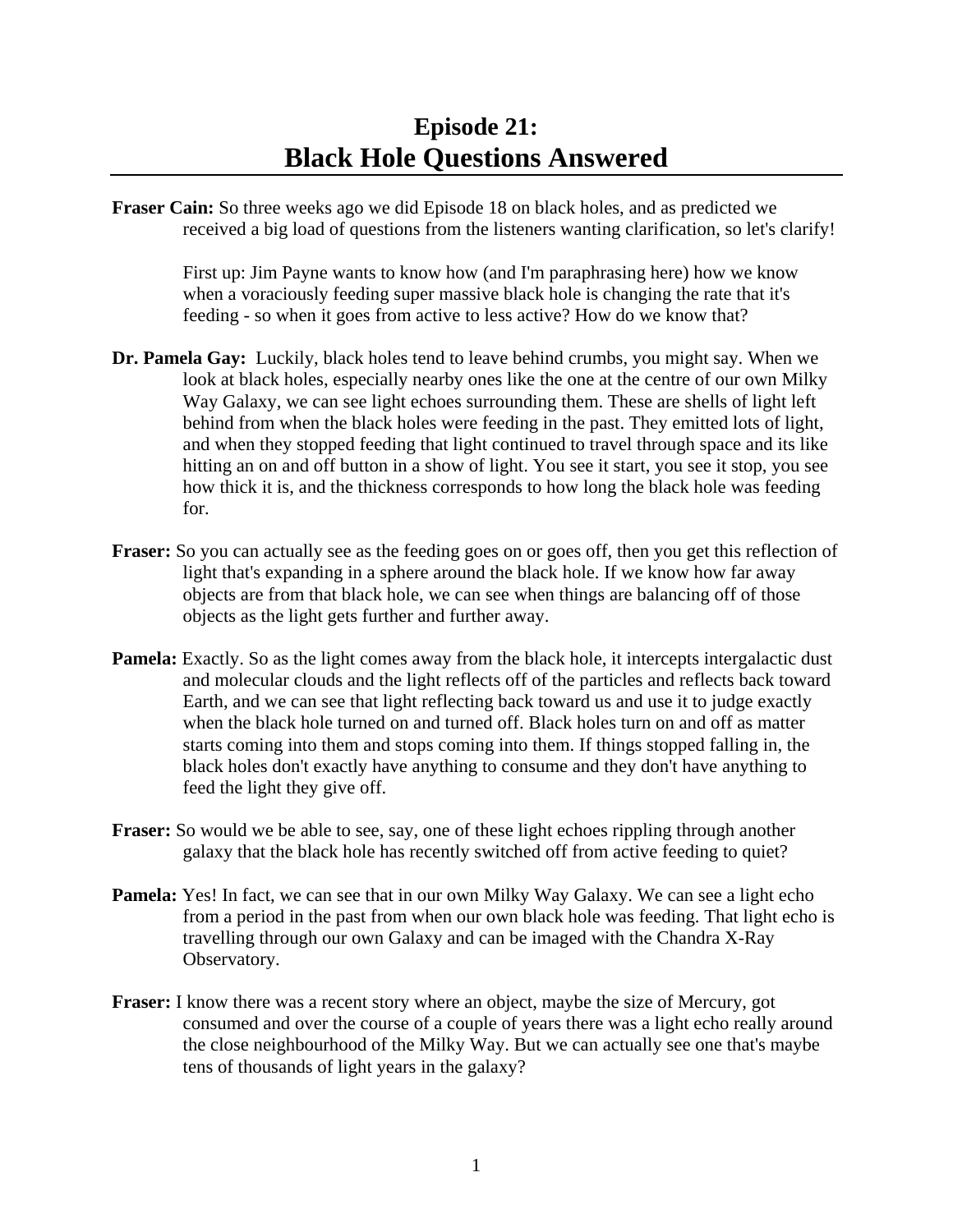- **Pamela:** There's several that have been seen, I have to admit I don't know their exact distances but that's something we can stick in the show notes for this episode.
- **Fraser:** So that's how you know! You can see the light echoes as they move through the galaxy and know when those switches happened.

 Okay, so we'll move on to the next one, and this one's going to give us all a headache: So Richard Holland, he wants to understand that if time slows down around the black hole when you're near it, it might seem - what seems like three seconds to you seems like 300 years to someone further away.

 So is there a point in the singularity where time slows down all the way, completely. Does it just stop? Will the inside of the black hole experience time at all, compared to the rest of the Universe? What's going on here?

**Pamela:** Well there are two things to keep track of here. First of all there's how time is being perceived by the poor schmo who has the misfortune of falling into the black hole. That person sees time going at completely normal rates; they're falling in, they're getting stretched out, they're getting torn in half: life is not a happy thing.

 But to people who are further away, and watching the black hole, they see that person who's falling in slow down and slow down. And eventually, appear to seemingly stop because time has slowed down so much that we can't in human lifetimes see anything happening.

 Now in the very centre, our math breaks down. We might, in the equations find that "yes, time absolutely stops" but that isn't realistic in any way. This is one of those places where we're trying to figure out how to better merge together our theories of relativity and quantum mechanics and get a better understanding for what goes on at the amazingly high densities within black holes.

 Within the short-shield radius, we aren't really 100% sure how to proceed mathematically. There are a lot of brilliant minds working on this. So while at first approximations might make it seem like time stops, that really doesn't make sense, so we're trying to figure out how to get our physics to give answers that are more realistic.

**Fraser:** So... we don't know?

**Pamela:** We don't know.

**Fraser:** Ohh, okay. Well, that's okay - we can't know everything- you can, you know a lot.

[laughter]

 All right! Okay, so Ron Myers wants to know (and we got this question about three or four times): if a black hole were allowed to move about freely, to the extent that it was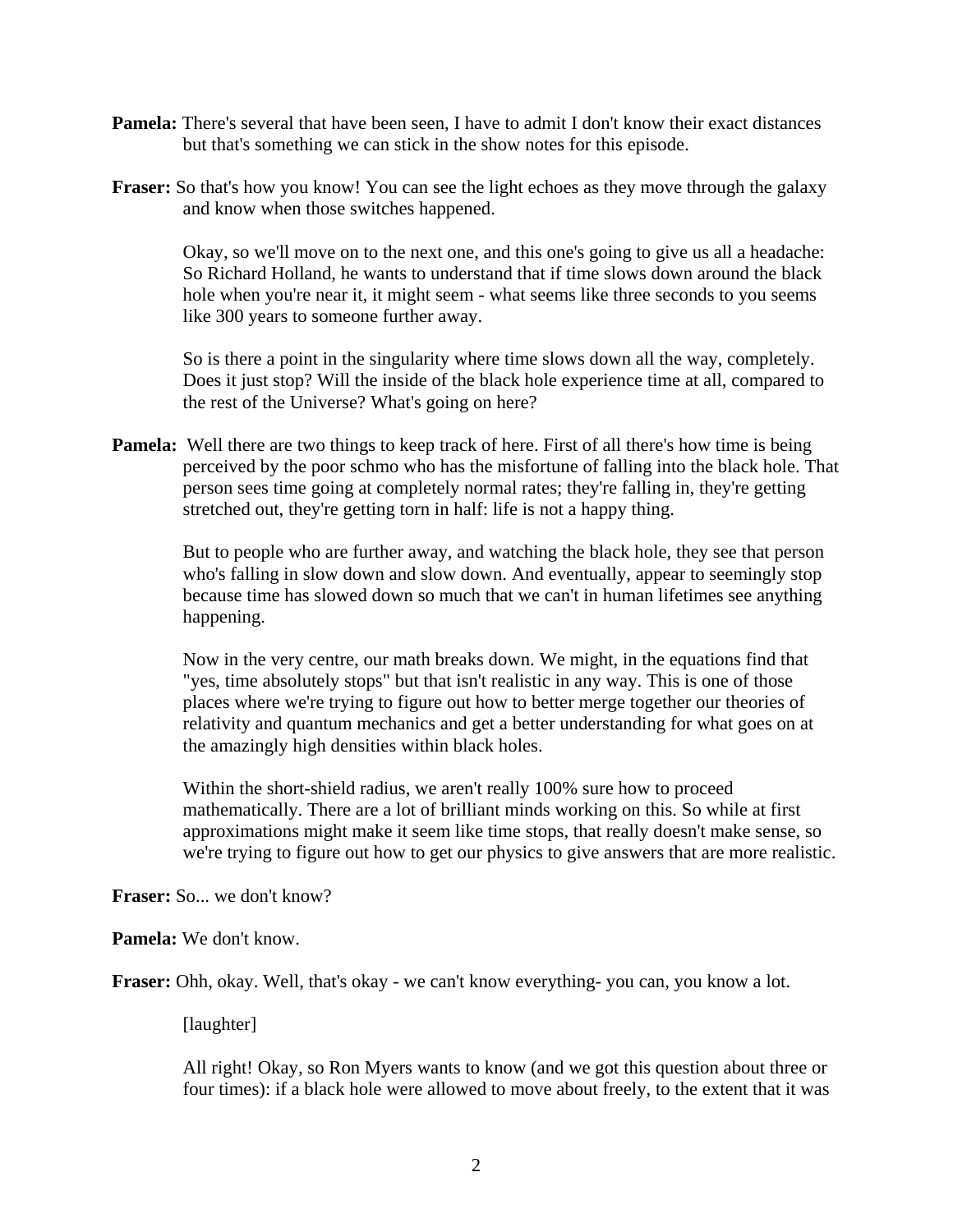able to consume the entire Universe, how would that massive entity contrast with the Universe just prior to the Big Bang? Is that what might be what was before the Big Bang?

**Pamela:** So, here when you have a black hole you have a giant massive thing that's not generating any energy in terms of there's (as far as we understand) no nuclear processes going on. You just have, inside the short-shield limit, this really dense area that mathematics sort of doesn't get.

 Now, the black holes that we see... they're not randomly forming new Universes. Or at least, they haven't so far, this is why we're able to exist.

 So as I understand it, the difference comes in the fact that when the Universe sprang into existence, all that energy, all that mass, everything that is everything, was indeed squeezed down basically to a singularity. Same size as the inside of a black hole, as we sort of, kind of understand it, but that Universe that all of that energy and mass at the beginning times - it was the same size as everything else. That whole system was expanding out radically. As everything that has formed our Universe was expanding outwards and apart, all sorts of things were going on that we're still trying to understand. But, the energy itself was working to push things apart. The mass couldn't hold everything together, whereas in black holes the gravity from all of the mass is able to hold things together faster than anything inside the black hole is trying to push it apart. In fact, there's nothing inside a black hole that's trying to push it apart. The early Universe had something trying to push it apart, that's the inflation that blew up the Universe to what it is today. So unless you can trigger inflation inside of a black hole, you don't end up with a Big Bang.

- **Fraser:** I guess that a way to test that would be if, black holes reached some amount of mass then maybe some pushing force took over, then maybe you would see (you wouldn't see) new Universes being formed as black holes kind of, you know, reached their limit. It hasn't happened yet, or doesn't appear to be happening yet.
- **Pamela:** And here we're starting to get into the parts of science where you can do lots of speculation, lots of math to go to lots of different directions, but we don't have any ways to test those theories, so you start getting beyond what is testable science anymore.

 As we understand it, there is nothing that would cause a force inside of a black hole that would go on to do the inflation that was necessary to get our Universe to get to be the way that it is today.

**Fraser:** I think that with cosmology, a lot of your intuition is worthless. You feel that there's an interesting similarity and you know maybe this is what's going on, but it's almost like with quantum theory.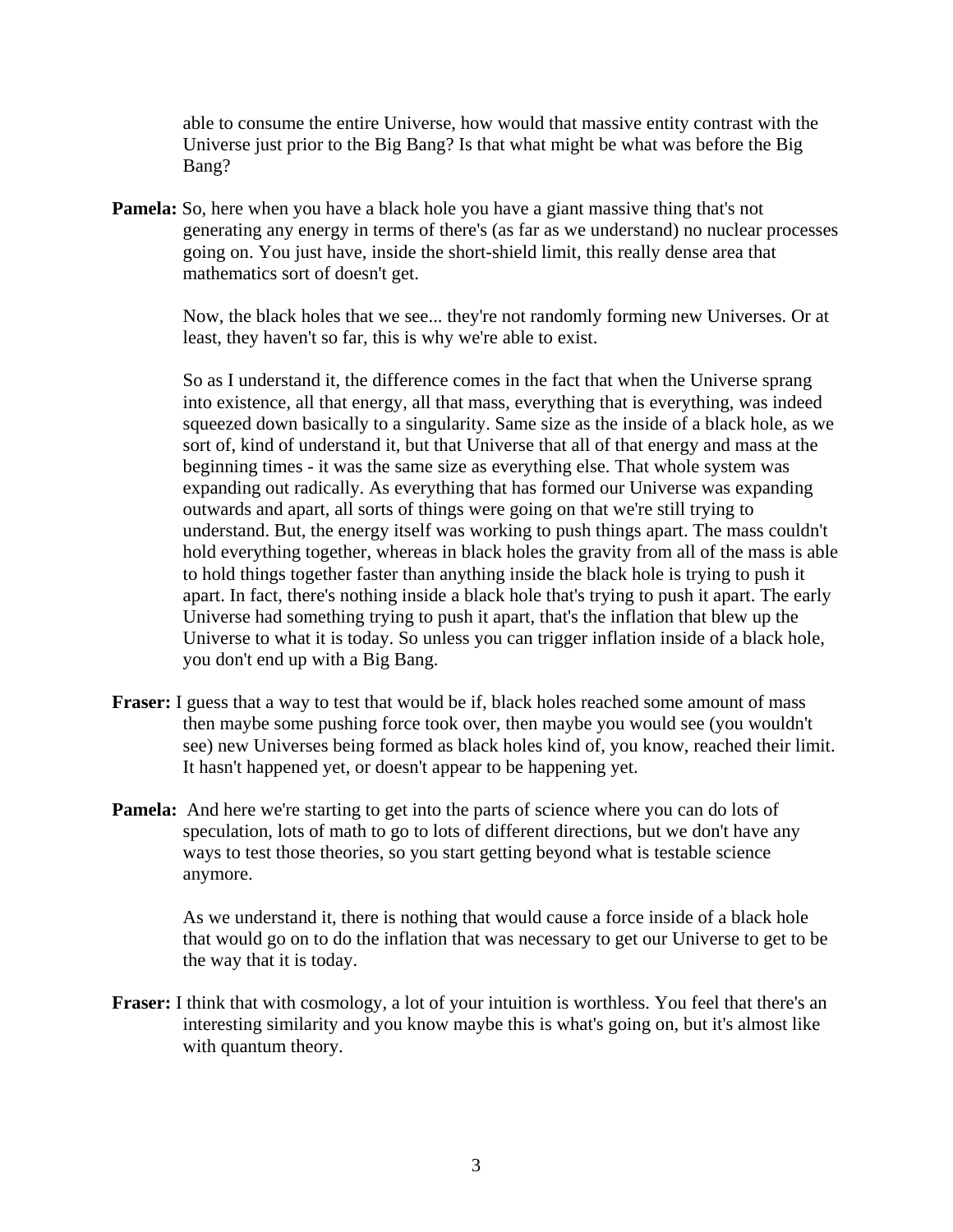Quantum theory, every point defies your ability to understand it, and defies your human intuition. Hawking says that we're living in a middle world where we evolve to understand things of our size and scale, but not to understand things of gigantic scale across the whole Universe and not of the really, really small. You get these connections that seem like they're similar, but in many cases it's really hard to follow your intuition any further.

**Pamela:** Everything suddenly becomes its own special case. You have the highest mass boundary values, the densities inside of black holes - that's a region we don't understand. The densities and energies and accelerations at the beginning of the Universe, that's again some place that we don't fully understand, so we keep hitting these boundaries where the most brilliant minds in the world are still working to map out the edges of the math that we use to define our Universe. It's sort of like these theoretical physicists are the mapmakers of the only truly unexplored territory that's left.

**Fraser:** All right. So, probably not - but we don't know.

- **Pamela:** Our listeners are doing a very good job at asking us about the things that physics is still trying to figure out.
- **Fraser:** Right. Okay, well then let's move on. This one should be easy:

[recording]

 Hi, my name is Steve Mich and I have a question for you: I've always been interested in black holes and exactly what they are and I had always wondered what they look like. If you could, (and you were able to in the land of what-if), if you could actually go up to a black hole without being obliterated by it, I'm curious as to what it would look like. Would it look like a black sphere or point in space, or would it actually look like a swirling vortex?

[end recording]

**Fraser:** What would we see if we stood on a black hole? So like, not an obviously "what you'd see is your legs torn off and spaghetti-fied"

[laughter]

But let's say you could withstand that - what would it look like?

**Pamela:** Well, so let's look at two different places. Let's first imagine that you're standing on the short-shield's horizon. You're standing at that edge where if you go any closer you have to go faster than the speed of light to escape, and if you stay where you are you just might be safe if you move fast enough.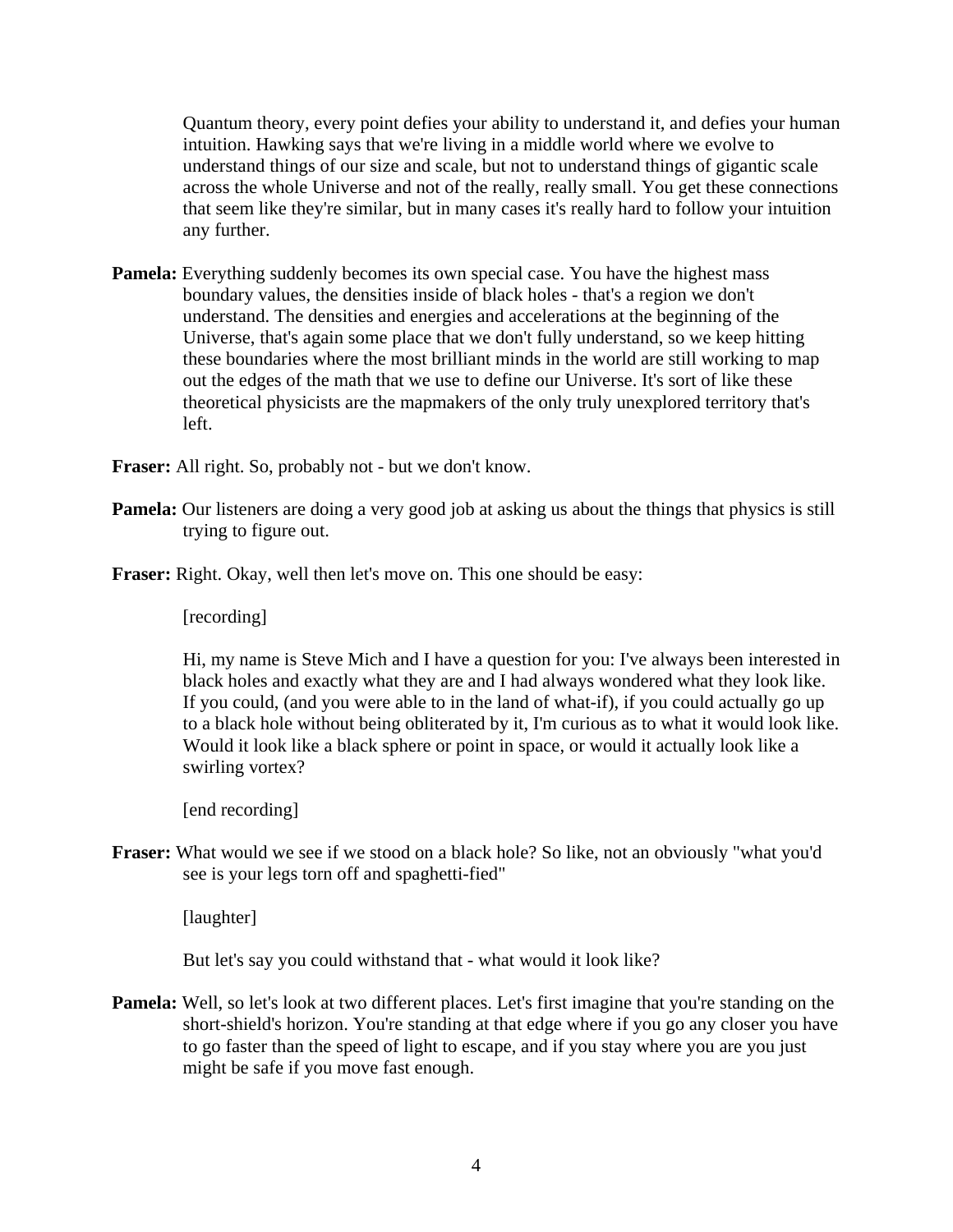At that limit, you see things falling in, getting stretched out and stretched out and stretched out and slowing down. So it would sort of be like watching the most insane three-dimensional waterfall you've ever seen, because things are spiralling in, stretching out and things further away appear to be moving in faster than the things that have had a chance to go closer towards that undefined singularity in the centre.

 As things are falling toward that undefined singularity, they're getting redder and redder and redder. They're also, as they get closer and closer, fading away into nothing. So it would be like you're watching things fall quickly, slow down, get red and then fade away. It would be kinda wild to watch.

- **Fraser:** If there was a lot of material, it would almost be just a smooth blend of things all falling in, all slowing down and all turning red. And this would be inside the area around the black hole, which is outpouring in radiation with all the matter that's choking up.
- **Pamela:** Exactly, so you have all the fireworks of all the particles coming in and out of existence. You have everything getting stretched apart. It would be sort of like the most insane horror film you've ever seen.

**Fraser:** There you go. Nice.

[laughter]

 I like that. I think - I mean, when you see NOVA they always do these views of black holes, they always look like it's some kind of distortion, like moving and you go past it and you see it's not quite there, it's almost like a predator or distortion of space. But it sounds like that's not necessarily what you would see. You'd see something quite different.

**Pamela:** I can't remember exactly what cartoon it was where there was this ghost coming out and spiralling at the same time while screaming.

[laughter]

 That's sort of my mental image of something falling into a black hole. It's getting stretched out, fading to red and spiralling in as it goes. Its top parts are falling than its bottom parts and everything's fading away and getting red as it fades away and its just kind of this... not right situation.

- **Fraser:** So what if the black hole isn't feeding. What if it is just out there, in the blackness, maybe its going in front of stars that we can see. Then what would we see? It's not like mountains of material are pouring into it.
- **Pamela:** If you're magically standing on the very edge of the event horizon of the black hole, you'd really see absolutely nothing. The black hole itself is not emitting any light other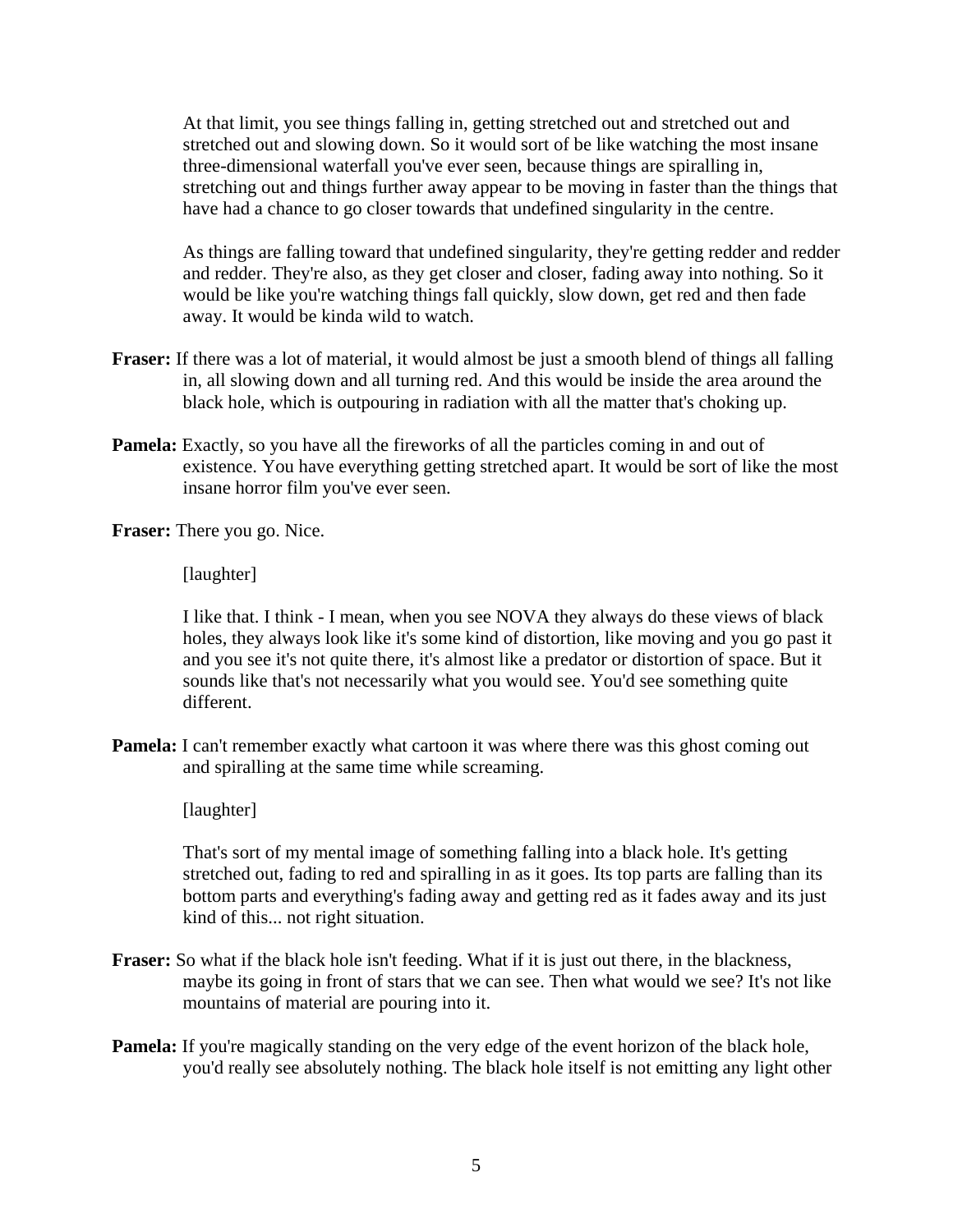than its Hawking radiation, which in general its not that exciting, its small amounts of mass coming into existence, but that's - you can't really notice those extra particles.

**Fraser:** Would you see blackness around it, where the starlight is being bent into it?

**Pamela:** You would see a big blackness. It would be like going outside - if you go to the darkest parts of the world, when there's a cloud in the sky, the cloud is the dark place in the brightness of the stars and you can actually see the midnight blue of the background sky. The black hole would be a lot like that blackness. You would see the objects behind the black hole appear to be distorted as the gravity of the black hole causes their images to get distorted and twisted with gravitational lensing effects.

 Now, you can't see individual light rays getting twisted into the black hole, so you'd just see the distortions and the background effects.

**Fraser:** Let's flip it around and say you're standing on the black hole and you're looking up.

**Pamela:** [pause] Oh, that gets much more complicated.

**Fraser:** MORE complicated?!

[laughter]

**Pamela:** Here you have the light is accelerating toward you, so everything appears more blue. That's just a little bit different.

**Fraser:** The wavelengths will be stretched

**Pamela:** You change the energy of the light, so it will appear more blue. So looking up you see a blue Universe, whereas normally you'd see a lot of red things and those red things are now blue and the things that are normally blue are now ultra-violet and the things that are normally ultra-violet you just don't see anymore. So everything would get shifted to the blue.

**Fraser:** All the light would still come in because --

**Pamela:** It would still come in.

**Fraser:** Yeah. Okay, so PhilM wants to talk about black hole evaporation. Once again he was not the only one - there were lots of questions on this.

> He wanted to know if the particle pairs are randomly being generated and one goes into the black hole and the other isn't, how does it evaporate if its still gobbling up particles?

**Pamela:** Okay, so the particles themselves are being randomly generated. You can't predict where any one particle is going to come up and you can't predict exactly what mass or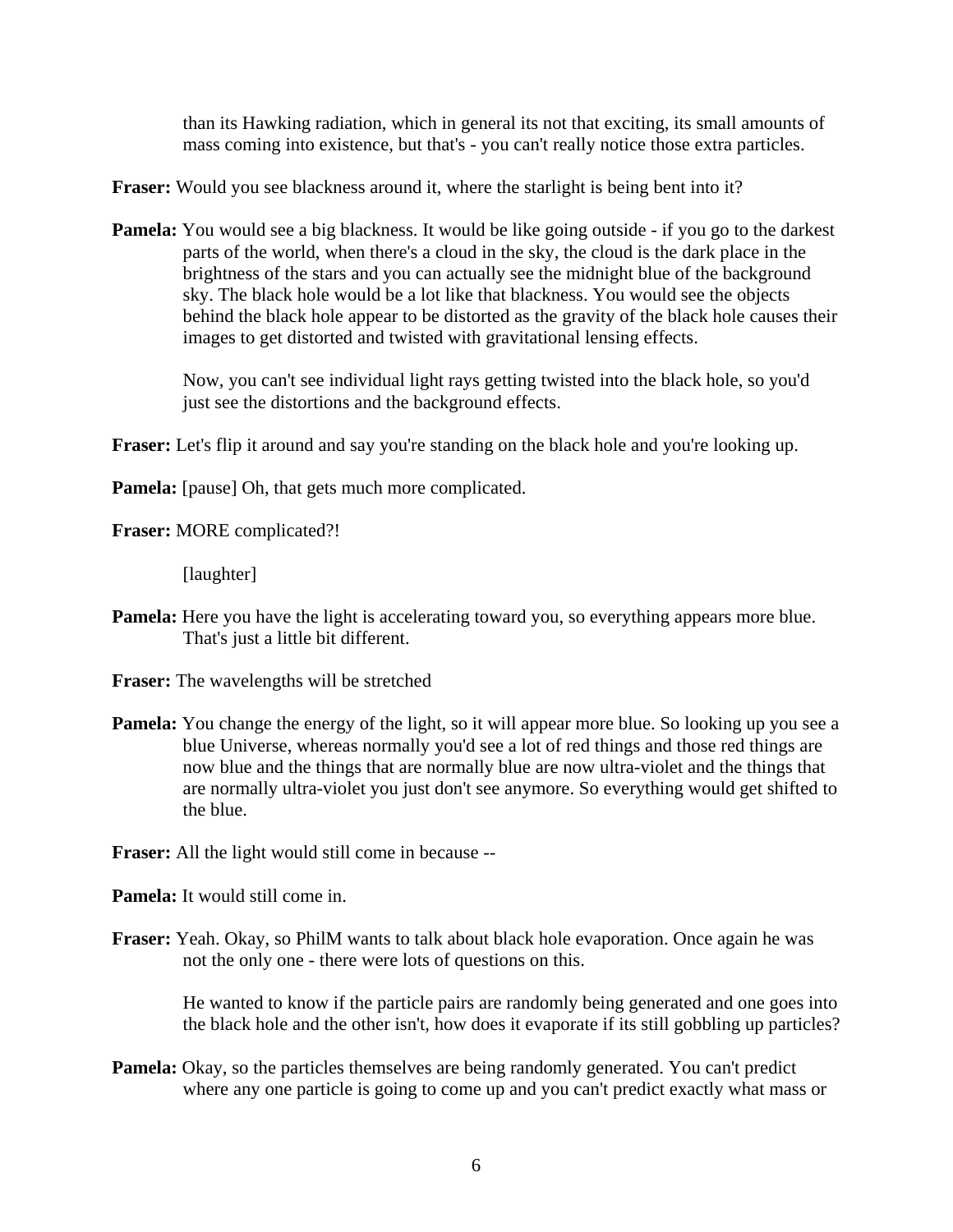energy that particular particle is going to have. But the overall distribution of particles is actually directly related to the mass of the black hole. A bigger black hole will have what's called a higher temperature which leads to a higher evaporation rate. A smaller one is going to have a smaller evaporation rate, a lower temperature.

 It's this temperature, the thermal radiation of the black hole that is driving this evaporation process. The math is kind of complicated and I have to admit that it makes my head hurt.

- **Fraser:** Okay, I want to talk about the evaporation for a second just so we can get a sense of this. So these particles are kind of popping into existence, and then normally are recombining to each other and then disappearing, right?
- **Pamela:** The particles that are popping in and out of existence are due to the temperature of the black hole itself.

## **Fraser:** Okay

- **Pamela:** The thermal radiation of the black hole that's causing these particles to come in and out of existence.
- **Fraser:** So then, what's happening is if this particle pops up, and it has to be in exactly the right place, where one half of it escapes into the Universe while the other half gets sucked down into the black hole, you've essentially gotten a little bit away from--
- **Pamela:** So the black hole itself is radiating away thermal energy that takes the form of these virtual particles where half of the virtual particle pair is able to escape just like you described it.

 It actually works out that most black holes are actually receiving a lot more energy than they're giving off through this thermal radiation. You'd need a black hole that was  $4.5x10^22$ kg, or about the same size as the Moon, for the black hole to be evaporating at the same rate that its receiving particles just from the cosmic microwave background radiation. Anything bigger than that is going to be taking in more energy than it's giving off.

- **Fraser:** Okay, so you're saying even though the black hole is evaporating, it's getting radiation from the cosmic microwave background radiation, maybe still bits of grit and dirt are falling into it, so its still growing faster than its evaporating. So the evaporation process must be slow.
- **Pamela:** It's a very slow process and in our everyday Universe, normal black hole (those formed by stars, those formed in the centres of galaxies through mechanisms we're still figuring out) are too big to be evaporating away. They are evaporating, but they're not getting smaller because they're taking in things. Just photons from the cosmic microwave background are enough for them to not be shrinking.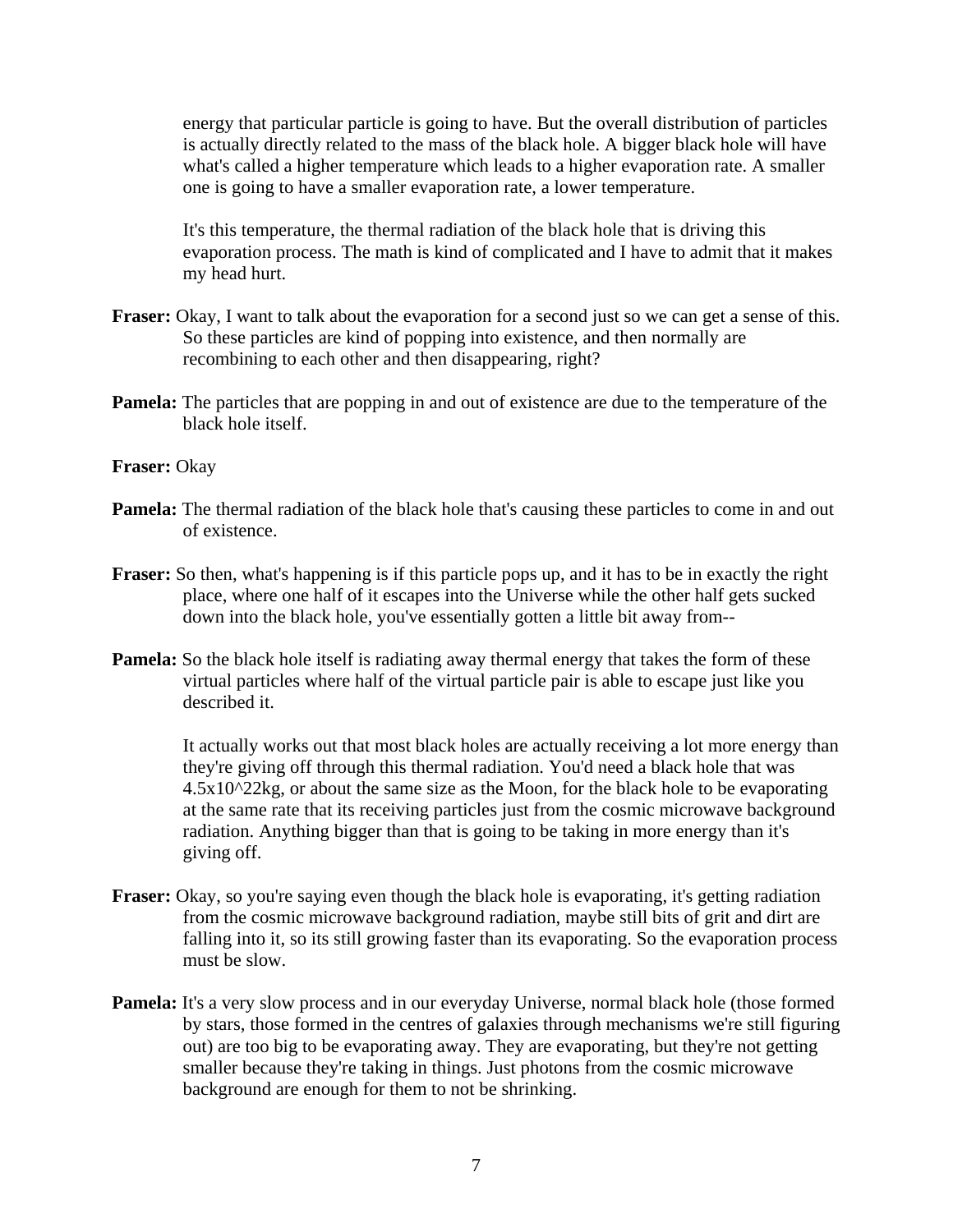- **Fraser:** Will there be a time when there's no photons left from the cosmic microwave background?
- **Pamela:** Here's one of these things where you have to project so far into the future. Imagine a time when all the material available to create photons has been used up. All the stars have died and all the white dwarfs have cooled off so that they're no longer thermally emitting radiation. All of the neutron stars have cooled off. Everything that's out there has cooled off and what's left has just been zooming around the Universe sucking up the leftover photons from the cosmic microwave background.

 I have to admit, this is so far in the future that I've never really worried about this physics. I can conceive of a time when the Universe has been essentially dead for so long that the number of photons leftover and the energy leftover in the photons from the cosmic microwave background is so small that all the black holes can be radiating away. But then the particles they're radiating away, I don't know how that plays into the equation, it starts to get--

**Fraser:** Do they just get sucked into different black holes?

**Pamela:** It starts to get into really fuzzy physics where I'm not quite sure what's going to be happening, so--

**Fraser:** Could there just be a day (a long time away)--

[laughter]

 -- where all that's left is this diffuse spray of particles that are, thanks to dark energy, accelerating apart from one another and every black hole has evaporated away and all you've got is half of those virtual particles. After they've even been recycled several times, back and forth from black hole to black hole and all you've got is just this fuzz of particles accelerating apart from each other. It's a very sad Universe.

- **Pamela:** It's a very sad Universe and part of my brain is not convinced that every single white dwarf out there will end up inside of a black hole because it just seems with everything accelerating apart that's not gravitationally tied together, it might be possible, for just one white dwarf star to escape falling into a black hole eventually, as our vast Universe dies and goes to ashes.
- **Fraser:** Sure but then that white dwarf will eventually cool down, form a big diamond and just sit there.

**Pamela:** Yeah, so we'll have diamonds and--

**Fraser:** More than been recycled through a black hole, it will just be a dead piece of carbon.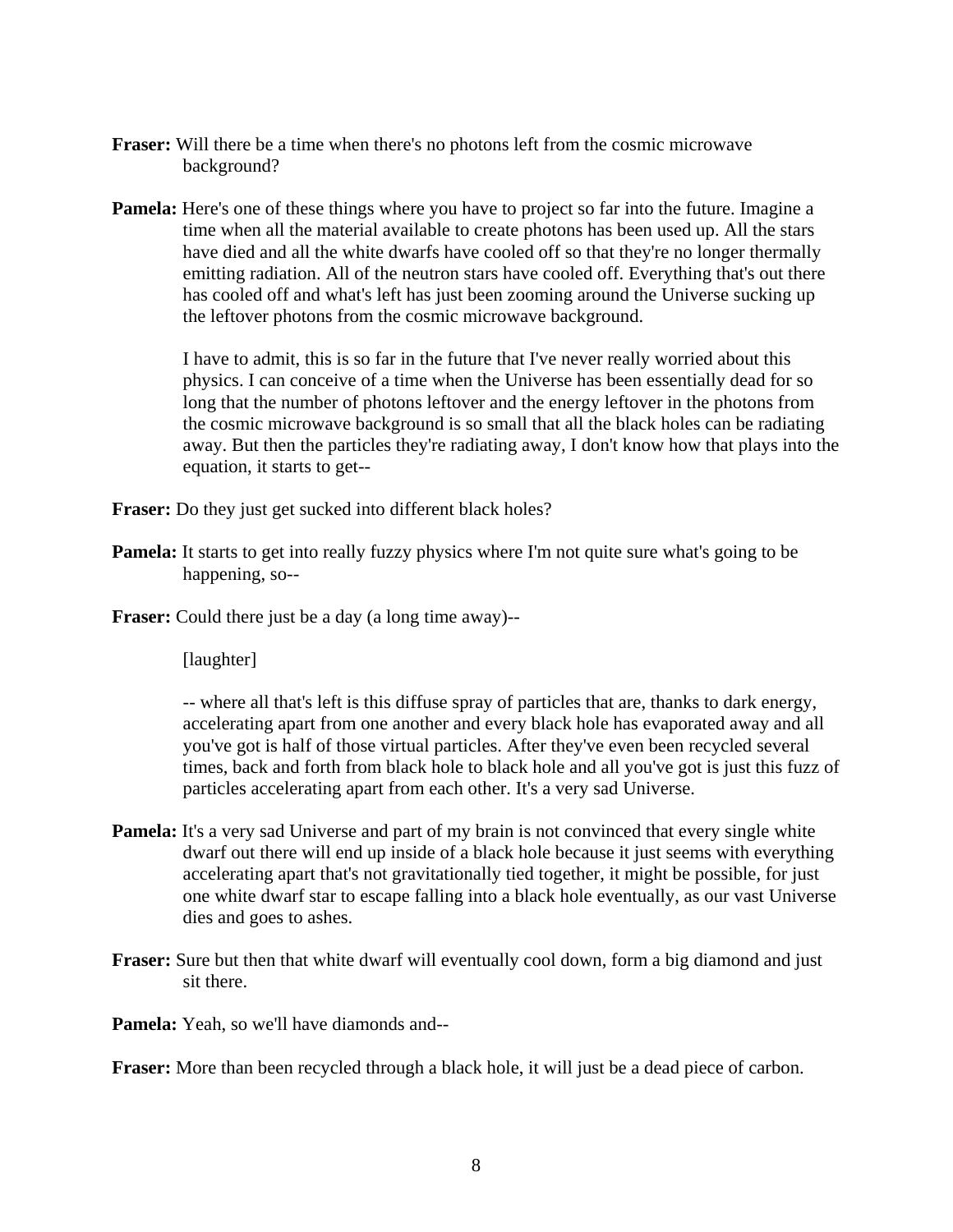**Pamela:** Yeah.

**Fraser:** This is the saddest show ever!

[laughter]

**Pamela:** I know, I know!

**Fraser:** All right, let's move on to something much happier.

 Okay, this is good. Now, Mad Jack wants to know - in the episode you talked about the Earth as a "people hole", or specifically a "Pamela hole". The force of gravity is so strong that nobody, not even Pamela can escape. Obviously the Earth is way overcompensating. How big a rock do we need to actually have a "Pamela hole"?

**Pamela:** So, I am such a nerd that when I saw that question I actually sat down and attempted to figure out the mathematical answer.

**Fraser:** I *knew* you would! I *knew* it!

**Pamela:** So here on the planet Earth, you have to be going a little more than 11 km/s to escape from the surface. So if you have a velocity of a little over 11 km/s you can get into space. I figured, 'just how fast can I jump?' Using a base guess that I can jump about 0.7m into the air I figured that my velocity is - not a lot. Basically you'd need a rock that was the density of the planet Earth and about three kilometres in size to be able to gravitationally hold me down. It's kind of pathetic.

**Fraser:** There are asteroids out there that are three kilometres across.

**Pamela:** Oh yeah.

**Fraser:** So a three kilometre-sized rock is a human hole, that nothing, not even a human being can escape.

**Pamela:** Exactly. Yes.

**Fraser:** That's cool. See? That was happy!

 Moving on. Himanshu Raj wanted to know where the angular momentum comes in. We talked about how the matter doesn't just fall straight into the black hole, it chokes up like it's going around a drain so material doesn't fall straight in. Why do they go round and round? How does the law of the conservation of angular momentum apply?

**Pamela:** If I have a velocity that is exactly going from where I am to the gravitational exact centre of a black hole, I can fall straight in. But in general my velocity won't be along that perfect line. If instead I have velocity that goes initially, as I'm far away from that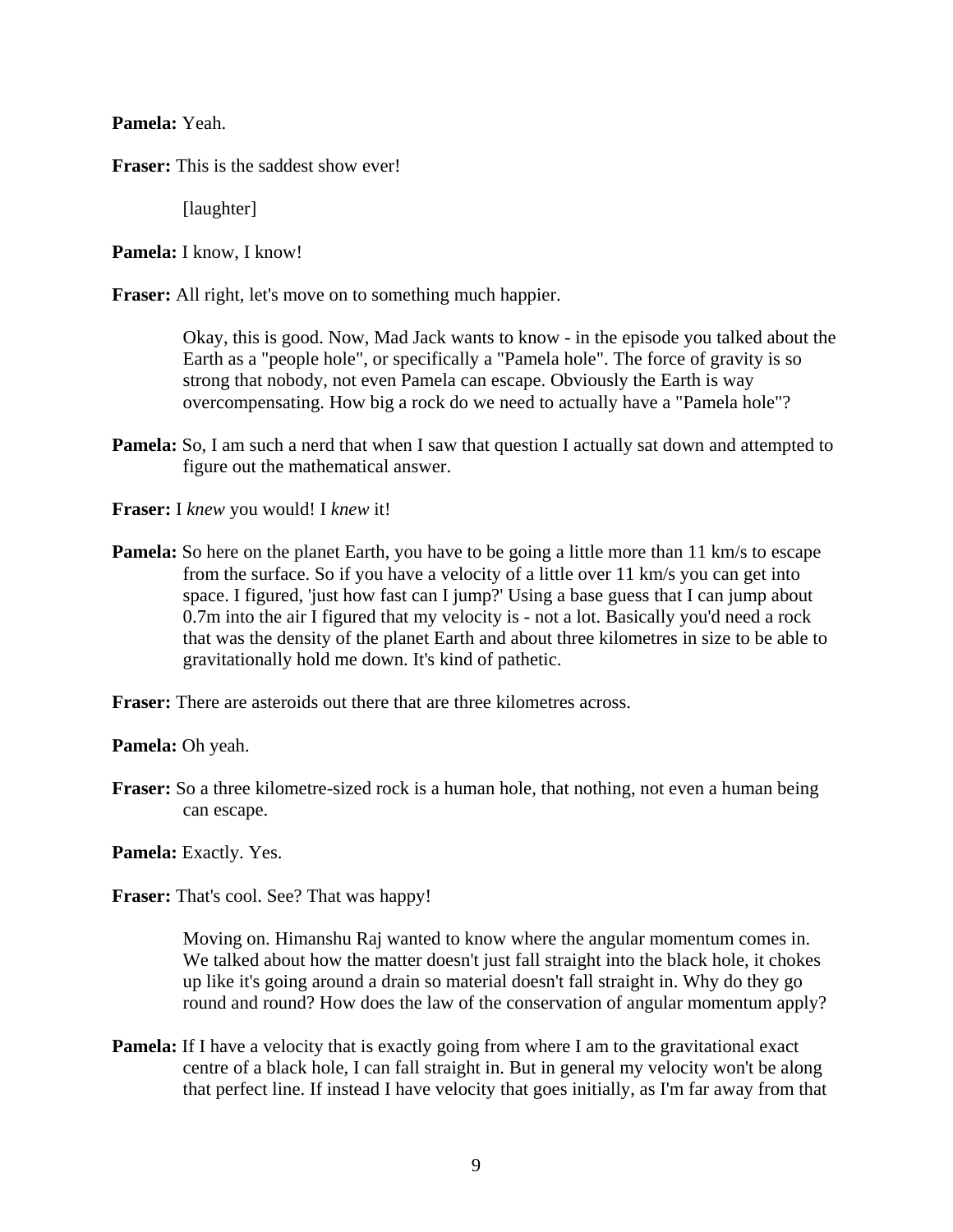black hole (or whatever object I'm falling toward) I will fall toward it but my velocity is carrying me off to, say, the right somewhere.

 Imagine a situation where I'm standing and off 45 degrees from straight ahead of me is the high mass object. I'm trying to go in a straight line, trying to go in a straight line, but its gravity is pulling on me. So, I start off with this momentum that's carrying me forward and its force bends my velocity. If I'm actually physically running, and you grab my arm and try to pull me perpendicular to the direction I'm running in, you're going to cause me to spiral.

 The exact same thing is going to happen with particles falling into this high mass object. They're trying to run in a straight line, trying to fly in a straight line and gravity bends their trajectory. It has to bend them around and pull them closer and closer and closer as they go. It's your original velocity having to get bent in new directions that causes things to spiral in.

**Fraser:** I can imagine, if you think about in terms of regular gravity objects like the Sun and a comet going around the Sun. The comets go on these strange elliptical orbits around the Sun. They don't bend in and go straight into the Sun, they have their orbits. A black hole, although it's very crazy, IS a centre of mass in kind of the same way, right? So objects can be orbiting black holes just like they can be orbiting the Sun.

## **Pamela:** Exactly.

**Fraser:** I guess at some point something happened that they cross into the short-shield radius. That's where they start getting torn apart and sucked in. I guess there could be situations where there's so much of it going in that it has to take a number.

[laughter]

It has to wait for its turn to get destroyed.

**Pamela:** And as the stuff falls in, it starts orbiting and the orbits between two different particles can be so close to one another that there's friction built up between the different orbits. It's that friction that slows down the material and when the material slows down its allowed to finally fall into a black hole.

 The initial velocity of a single particle might cause it to simply go into orbit. You have to build up lots and lots of particles that are interacting with one another and slowing one another down to get them to fall onto the heavy mass object.

**Fraser:** So, it's almost like, to answer the question then, all objects falling into the black hole are going to have some momentum off the direction of straight down into the black hole and if there's a lot of material coming that all just adds up and you get this material backing up.